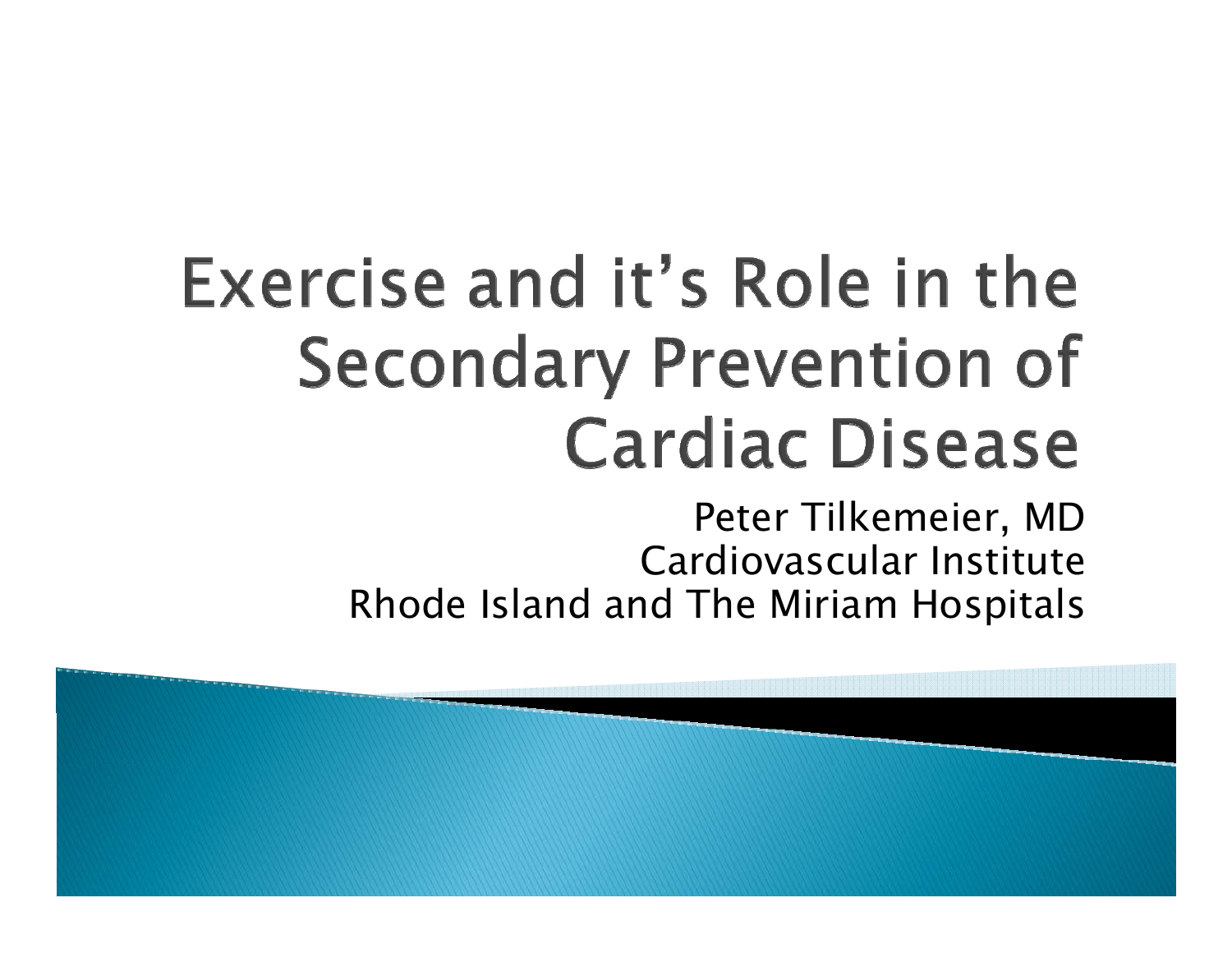## Scope of the Problem

- ▶ 12 percent of mortality in the US is related to decreased physical activity
- Lack of activity is associated with at least a 2 fold increase in coronary events
- ▶ Only 10-20% of eligible patients are referred for cardiac rehabilitation
	- Women, non-whites and those >65 years of age are particularly underrepresented
	- Co-morbidities, insurance coverage and geographic issues are also limiting factors

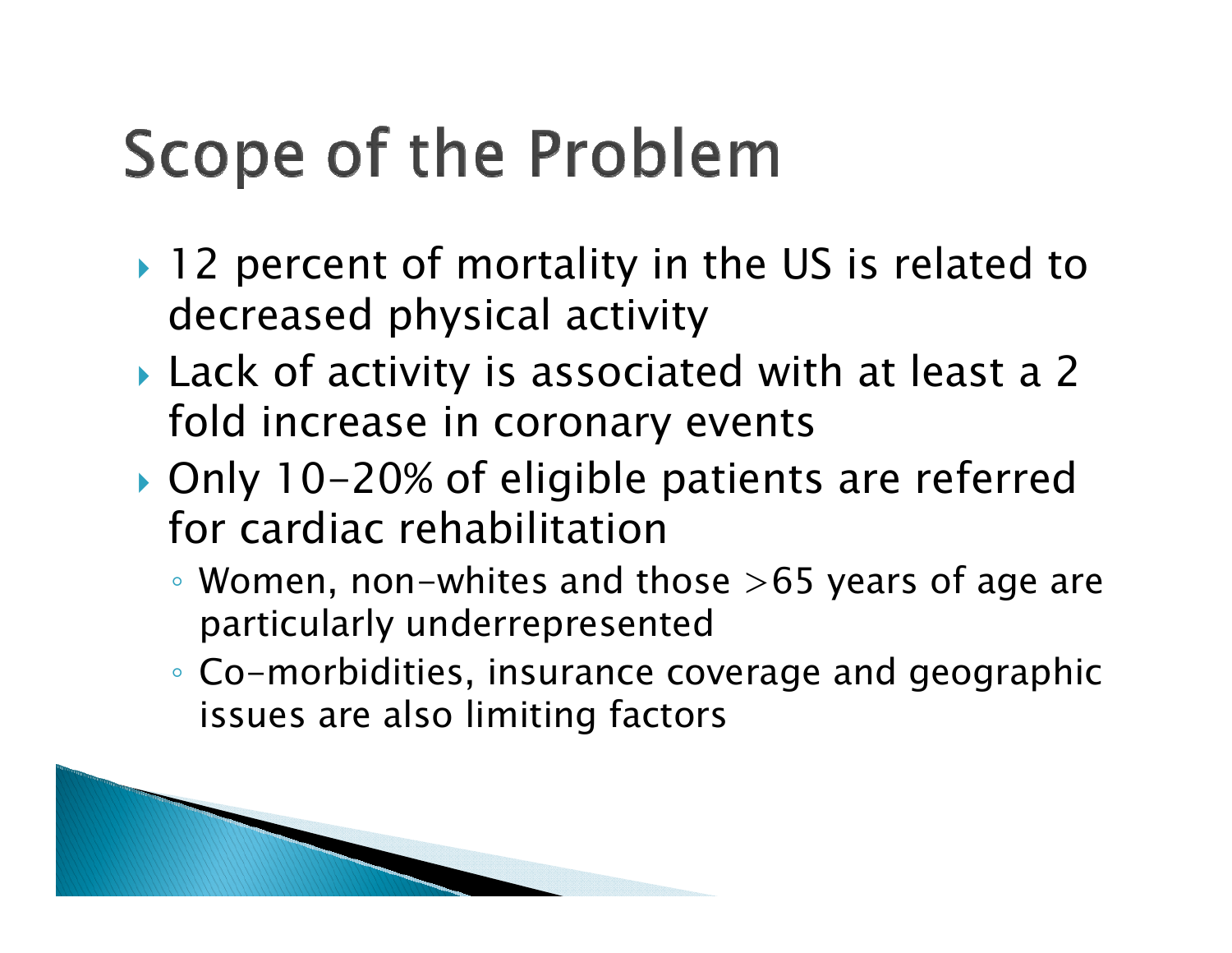#### **Potential Benefits**

- 2005 Meta-analysis of supervised exercise
	- 21,295 secondary prevention patients
- $\blacktriangleright$  Recurrent MI
	- 17% one year reduction
	- 24% two year reduction
- All-cause mortality
	- 28% one year reduction
	- 47% two year reduction

The Company of the Company of

- $\blacktriangleright$  Similar to results published  $>$  20 years ago and multiple current studies
- Similar benefit in contemporary environment of early PCI and multi-drug therapy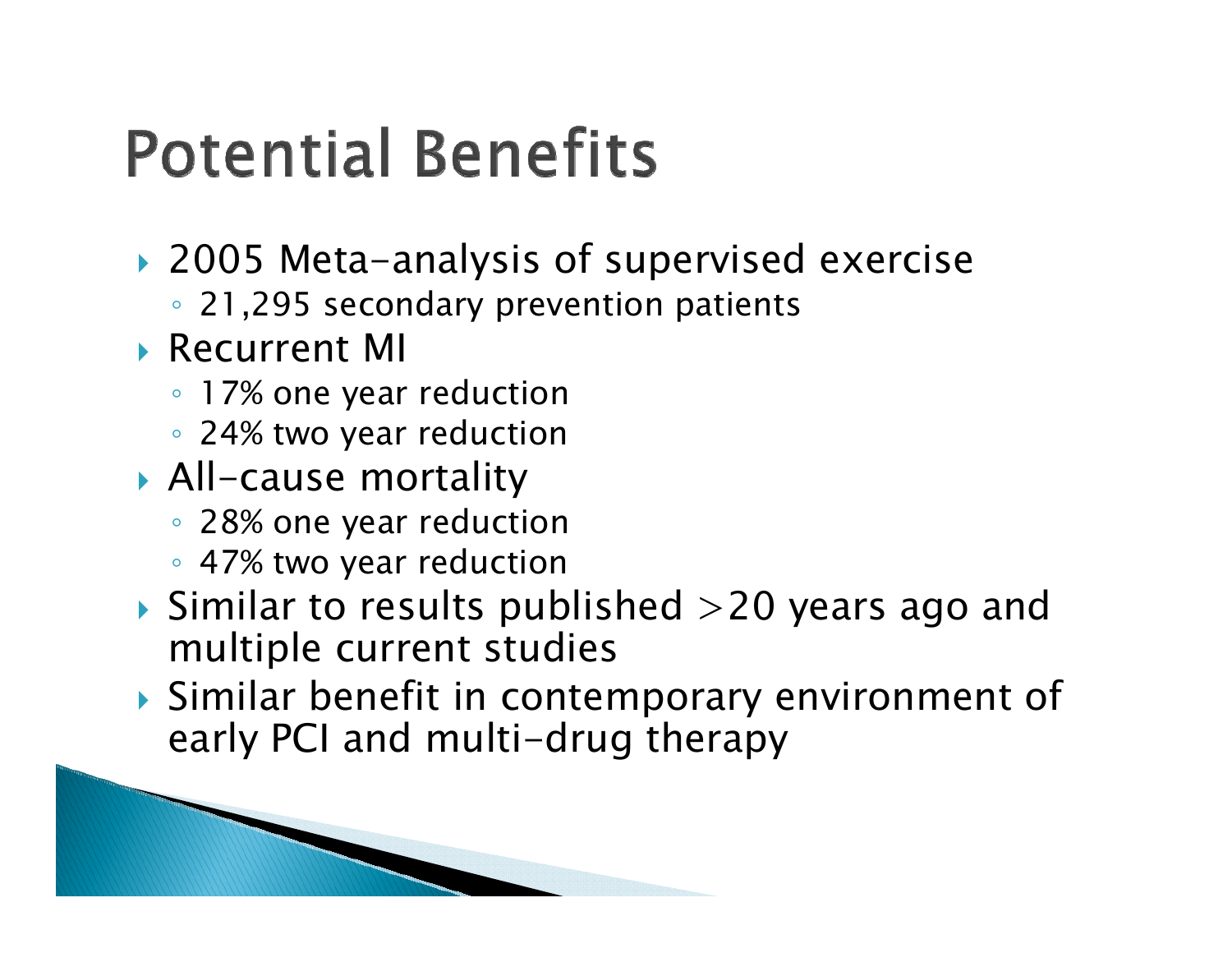## **Special Populations**

- ▶ Stable CAD 20 minutes of exercise daily
	- One year MACE reduced from 88 to 70%
- ▶ Post PCI
	- Medicare patients 30% mortality reduction
	- Olmsted County 50% reduction in 5 year all cause mortality
- Depression
	- 22% mortality compared to 5% non-depressed
	- Completing rehab reduced mortality from 30% to 8%
- Reduced LV function 6 month training
	- LV EF increased from 34% to 38%
	- ◦Earlier start had greatest benefit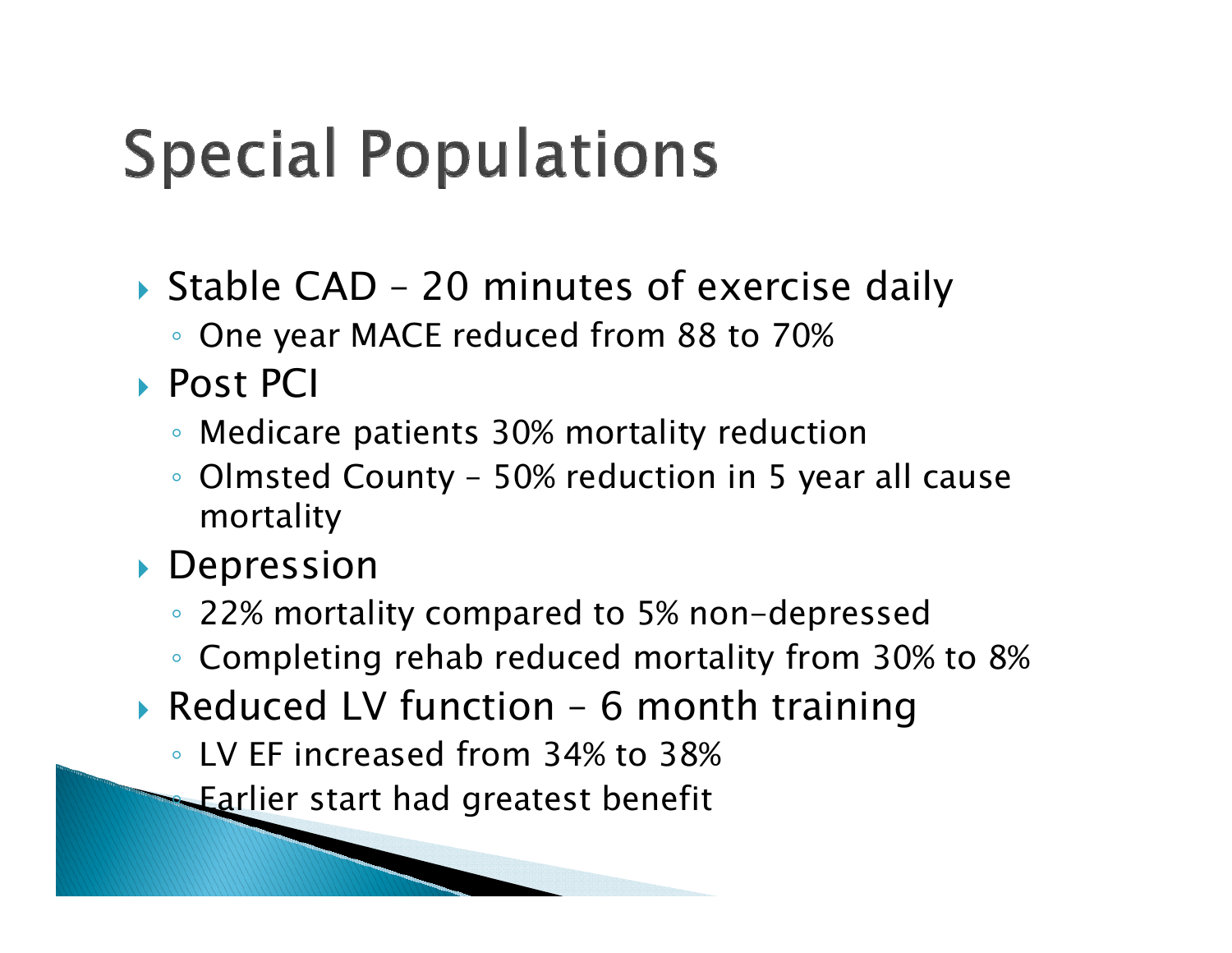# **Special Populations**

- ▶ Older patients
	- Attendance matters
		- 4 year reduction in recurrent MI and mortality
	- Equal benefits
		- $\boldsymbol{\cdot}$   $<$ 65 vs. 65 74 vs.  $\geq$ 75 years old
	- Increased maintenance of independent living
	- Frail obtain greatest results
		- Lesser fitness prior to exercise program
	- No increase in complications or adverse outcomes

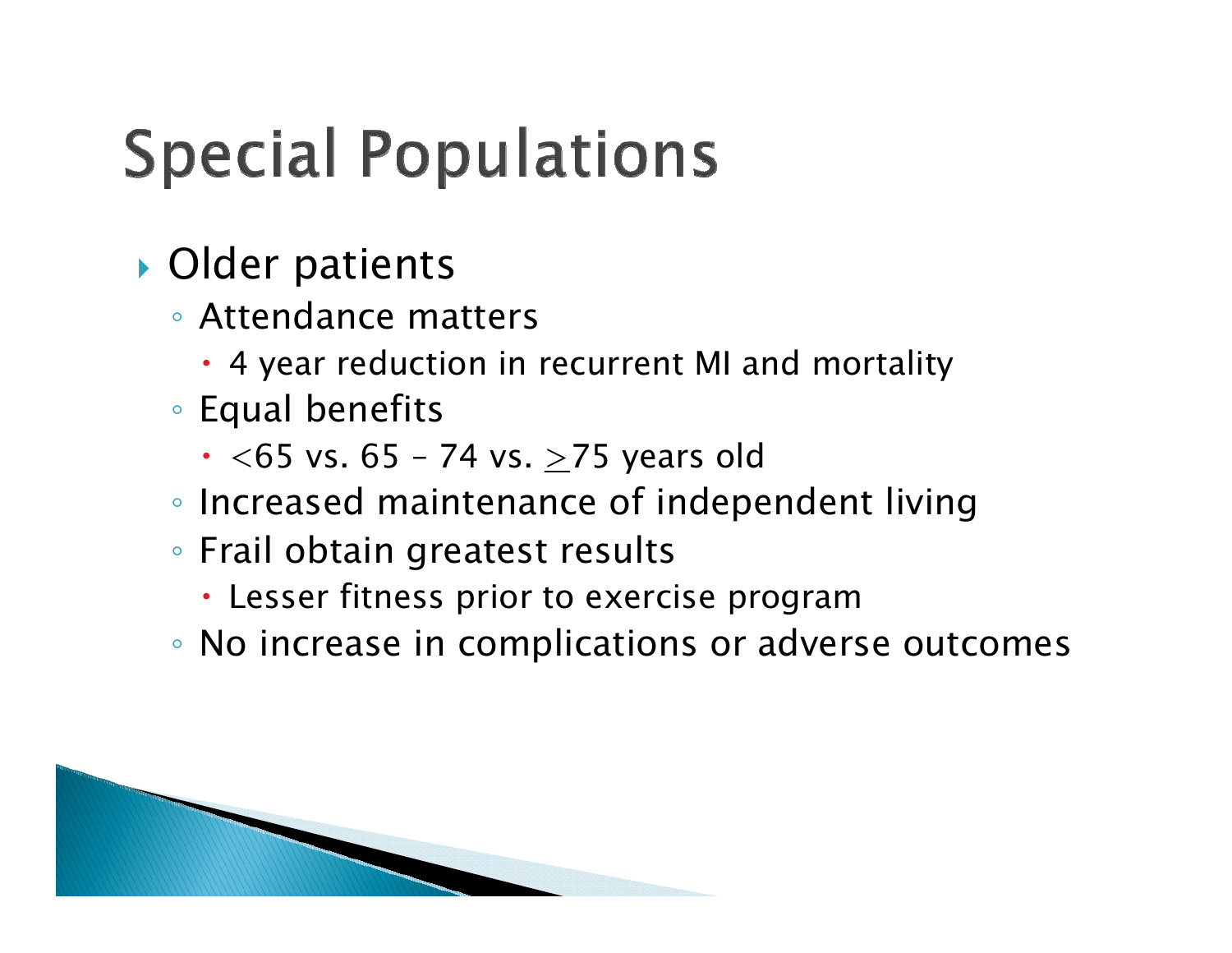## **Potential Mechanisms**

- **Improvement in lipid profile** 
	- Reduces triglycerides
	- Increases HDL
	- Variable effects Total, LDL and VLDL cholesterol
- Reduction in blood pressure
	- 5-15 mmHg in 4 weeks of moderate level exercise
- Ischemic pre-conditioning
	- Collateral development

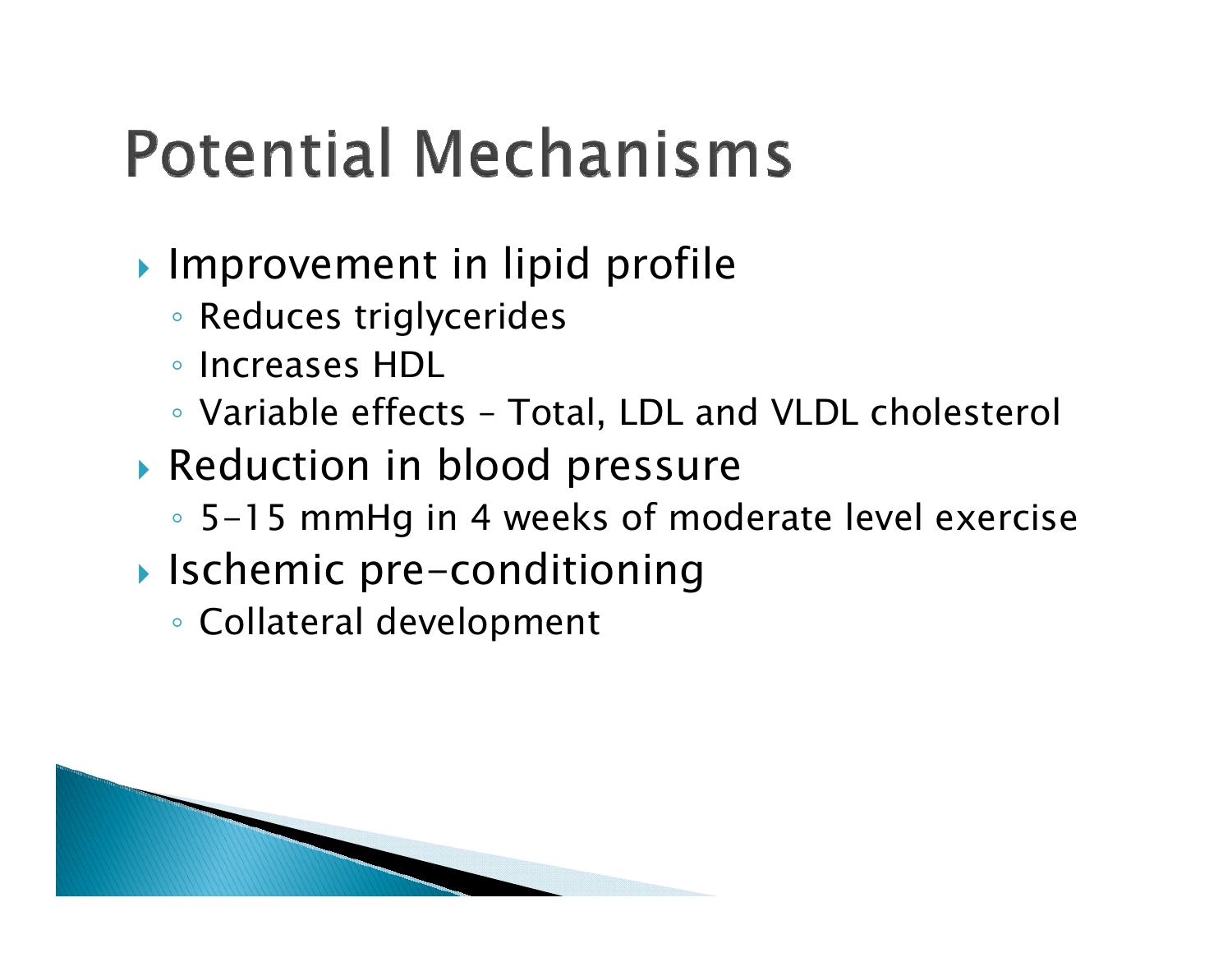#### **Potential Mechanisms**

- ▶ Treat/prevent type 2 diabetes
	- Improved glucose utilization
	- ◦Decreased insulin resistance
	- Lower rate of progression to overt type 2 DM
- Reduce inflammation/atherogenesis
	- HsCRP reduced
	- Reduces atherogensis of monocytes
	- Decreases atherogenic cytokines
	- Increases atheroprotective cytokines

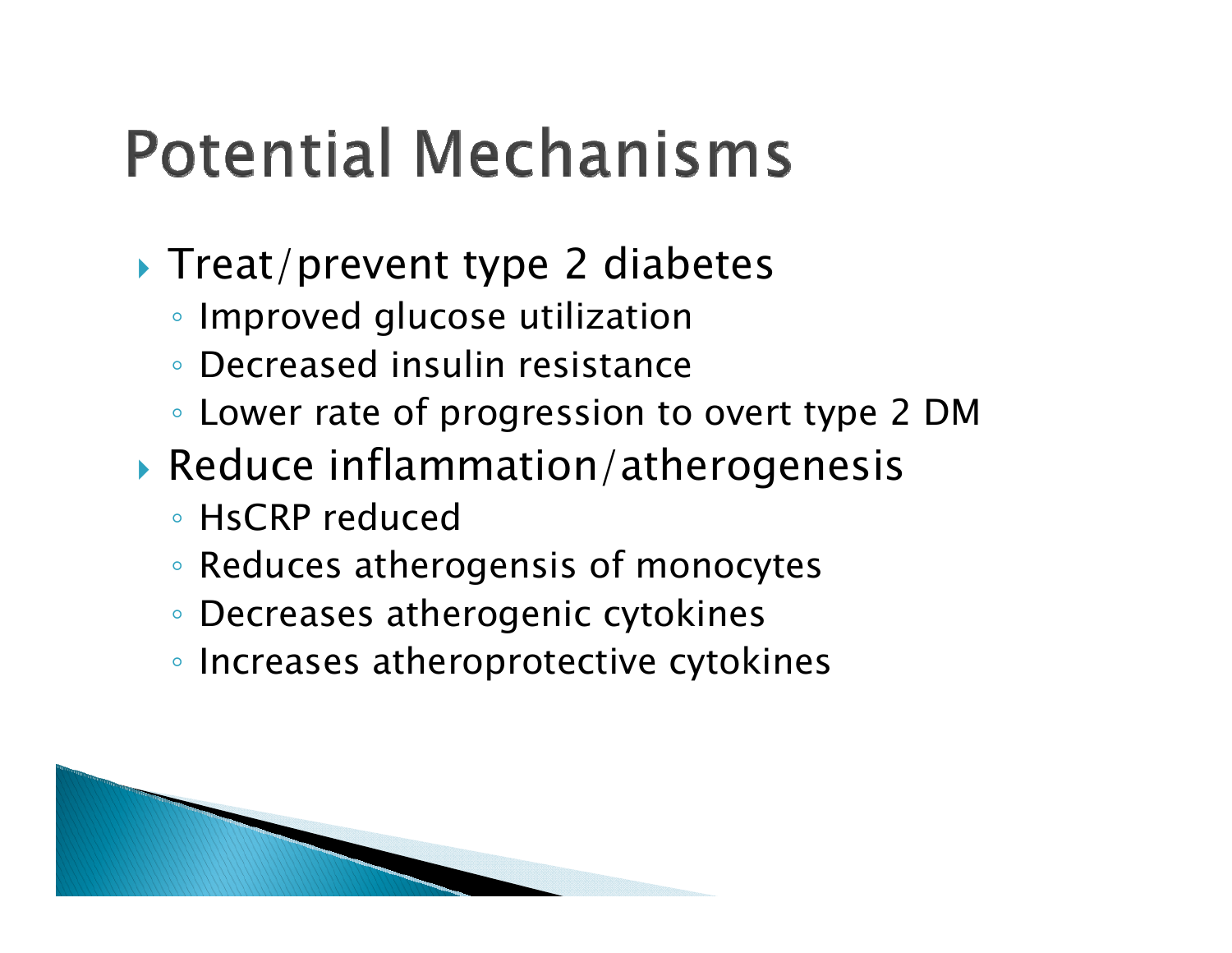# **Risks**

- Mortality
	- 1 per 1.51 million exercise episodes (Physicians Health Study)
	- 1.3 per million hours in cardiac rehabilitation setting
- Major adverse cardiac event
	- 1 per 60-80,000 hours of cardiac rehab
- Musculoskeletal injuries, arrhythmias

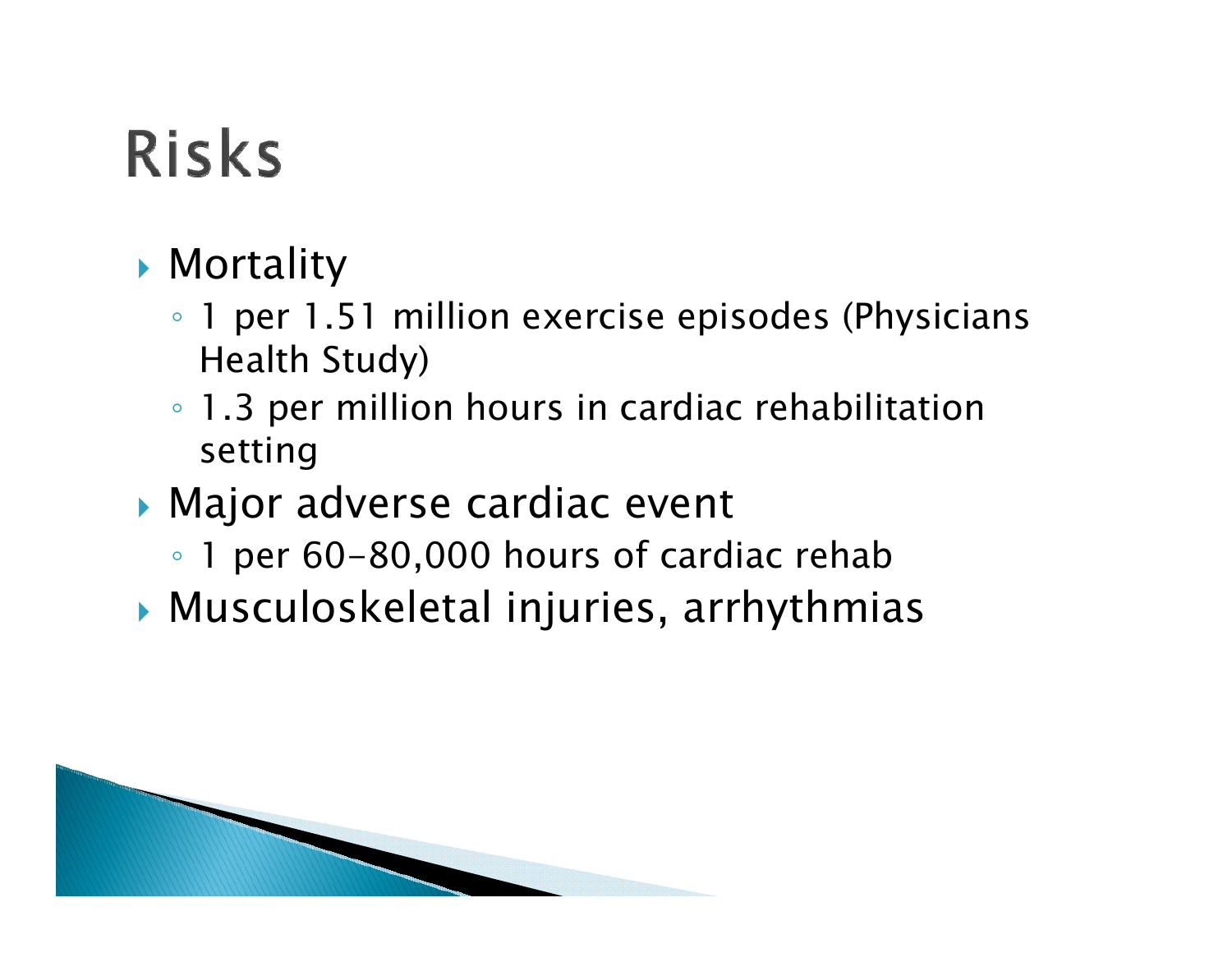## **Prescribing Exercise**

- Assess risk ischemia, arrhythmia, CHF
- Total aerobic activity
	- 30 minutes per day most days of week
	- Sustained or intermittent
	- More is better
	- Resistance is suggested
- Endpoints
	- Breathlessness
	- Fatigue
	- Sweating
	- Goal HR not necessary (220-age)\*0.7 to 0.8

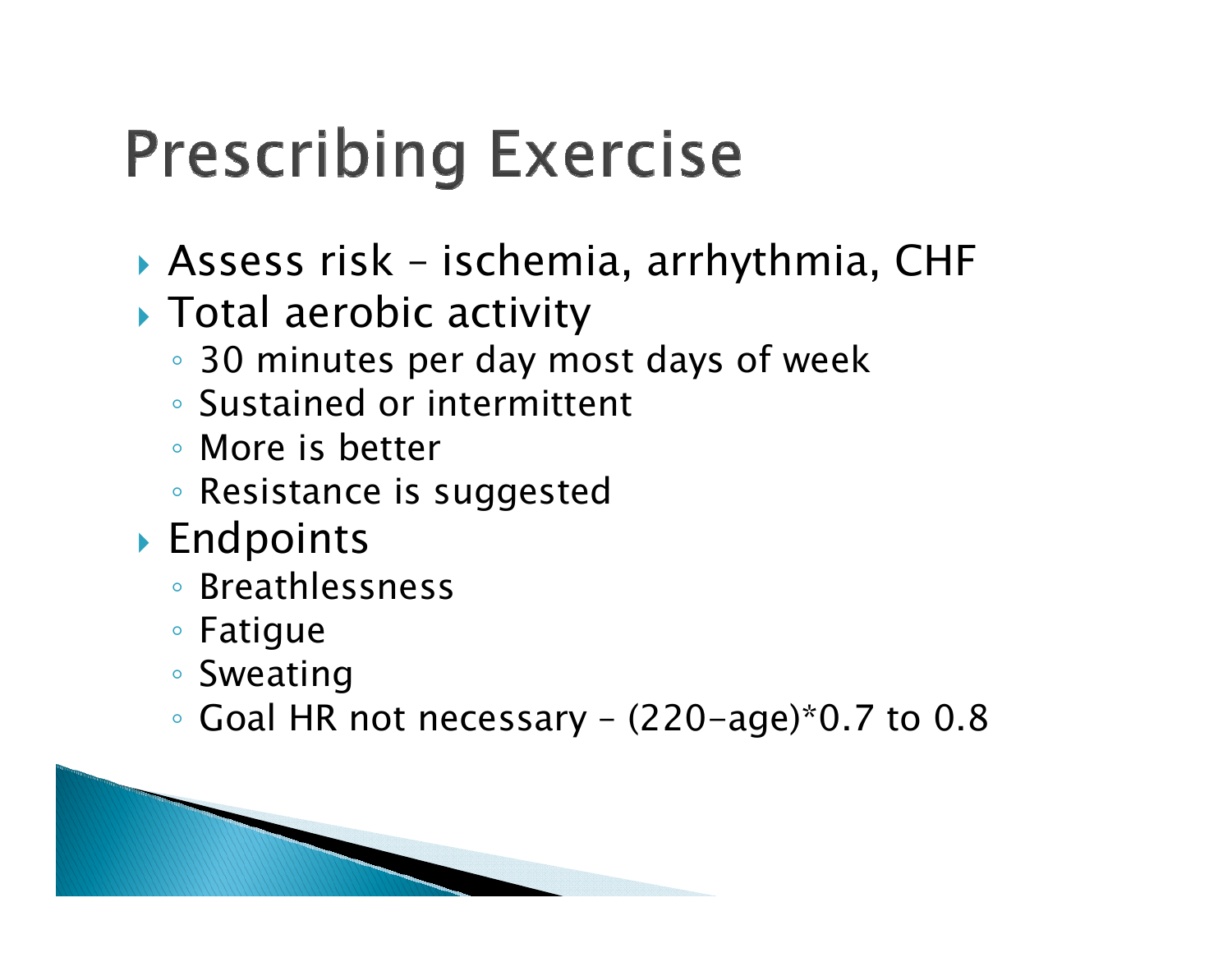#### **Prescribing Exercise Older Patients**

- Emphasize warm-up
	- Flexibility and range of motion
- Prolonged cool down
	- Peripheral vasodilation
	- Delayed baroreceptor response
- Slower return of heart rate to baseline
	- More time between activities
- Potential for overheating

and the contract of the contract of

- Decrease in skin blood flow
- Reduced efficiency of temperature regulation